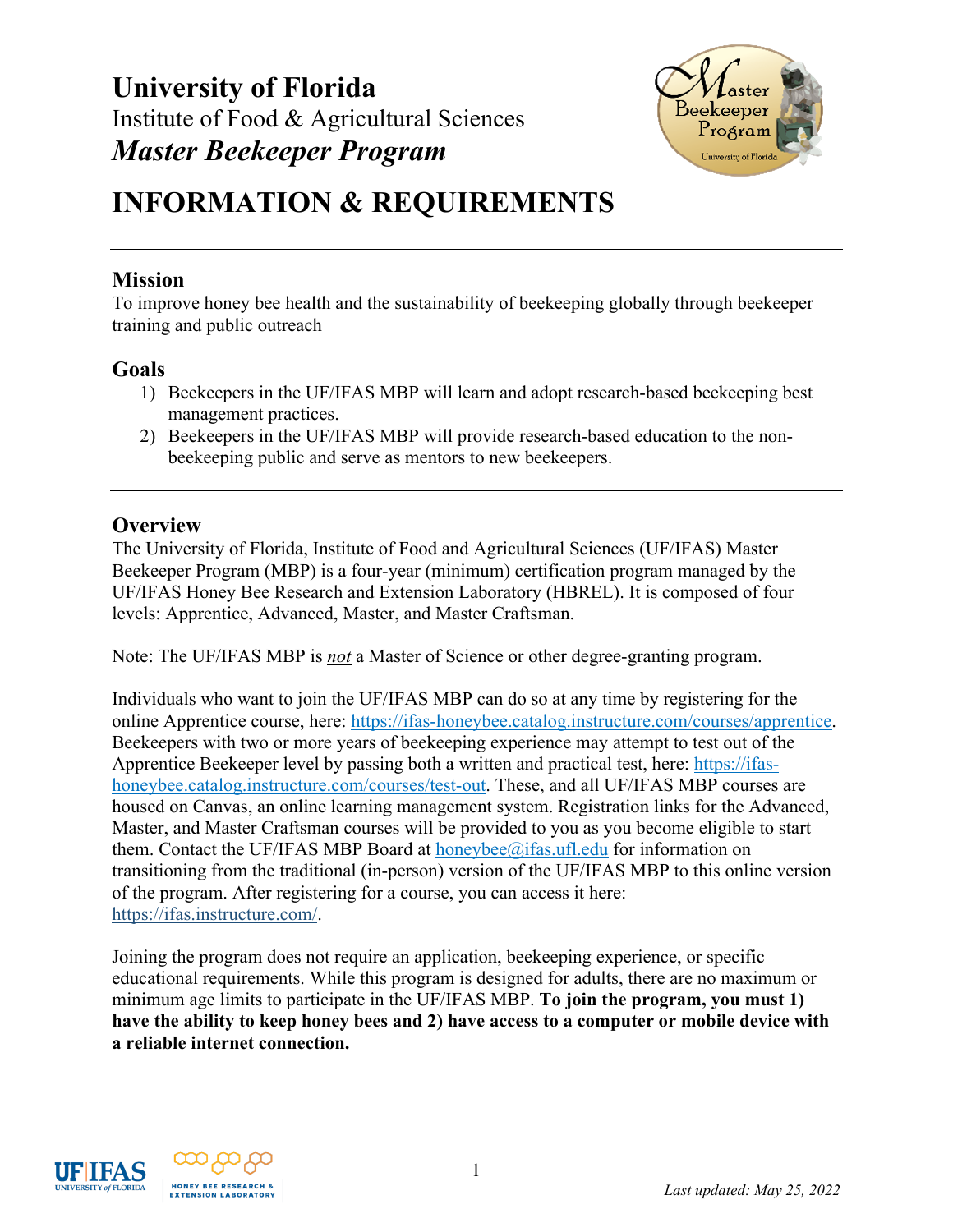## **Program Requirements**

| Apprentice                                        | <b>Advanced</b>                                    | <b>Master</b>                                                        | <b>Master Craftsman</b>                                      |
|---------------------------------------------------|----------------------------------------------------|----------------------------------------------------------------------|--------------------------------------------------------------|
| Complete the<br>Apprentice online<br>course.      | Complete the<br>Advanced online<br>course.         | Complete the Master<br>online course.                                | Complete the Master<br>Craftsman online<br>course.           |
| --                                                | Hold Apprentice<br>Beekeeper rank for<br>one year. | <b>Hold Advanced</b><br>Beekeeper rank for<br>one year.              | <b>Hold Master</b><br>Beekeeper rank for<br>one year.        |
| Maintain one honey<br>bee colony for one<br>year. | Maintain one honey<br>bee colony for two<br>years. | Maintain one honey<br>bee colony for three<br>years.                 | Maintain one honey<br>bee colony for four<br>years.          |
| Currently keep bees.                              | Currently keep bees.                               | Currently keep bees.                                                 | Currently keep bees.                                         |
| Register as a<br>beekeeper.                       | Register as a<br>beekeeper.                        | Register as a<br>beekeeper.                                          | Register as a<br>beekeeper.                                  |
| Complete one<br>practical assessment.             | Complete two<br>practical assessments.             | Complete one<br>Application of<br><b>Practical Skills</b><br>option. |                                                              |
|                                                   | Complete 10 Public<br>Service Points.              | Complete 20 Public<br>Service Points.                                | Complete 20 Public<br>Service Points.                        |
|                                                   |                                                    | Complete 10<br>Mentorship Points.                                    | Complete 20<br>Mentorship Points.                            |
|                                                   |                                                    | Complete 5 hours<br>Continuing<br>Education.                         | Complete 10 hours<br>Continuing<br>Education.                |
|                                                   |                                                    |                                                                      | Develop and<br>implement an<br>experiment in your<br>apiary. |
|                                                   |                                                    |                                                                      | Develop and<br>implement an<br>Extension program.            |
|                                                   |                                                    |                                                                      | Present and discuss<br>your projects with the<br>MBP Board.  |

Click on the table below to navigate to specific locations in this document.



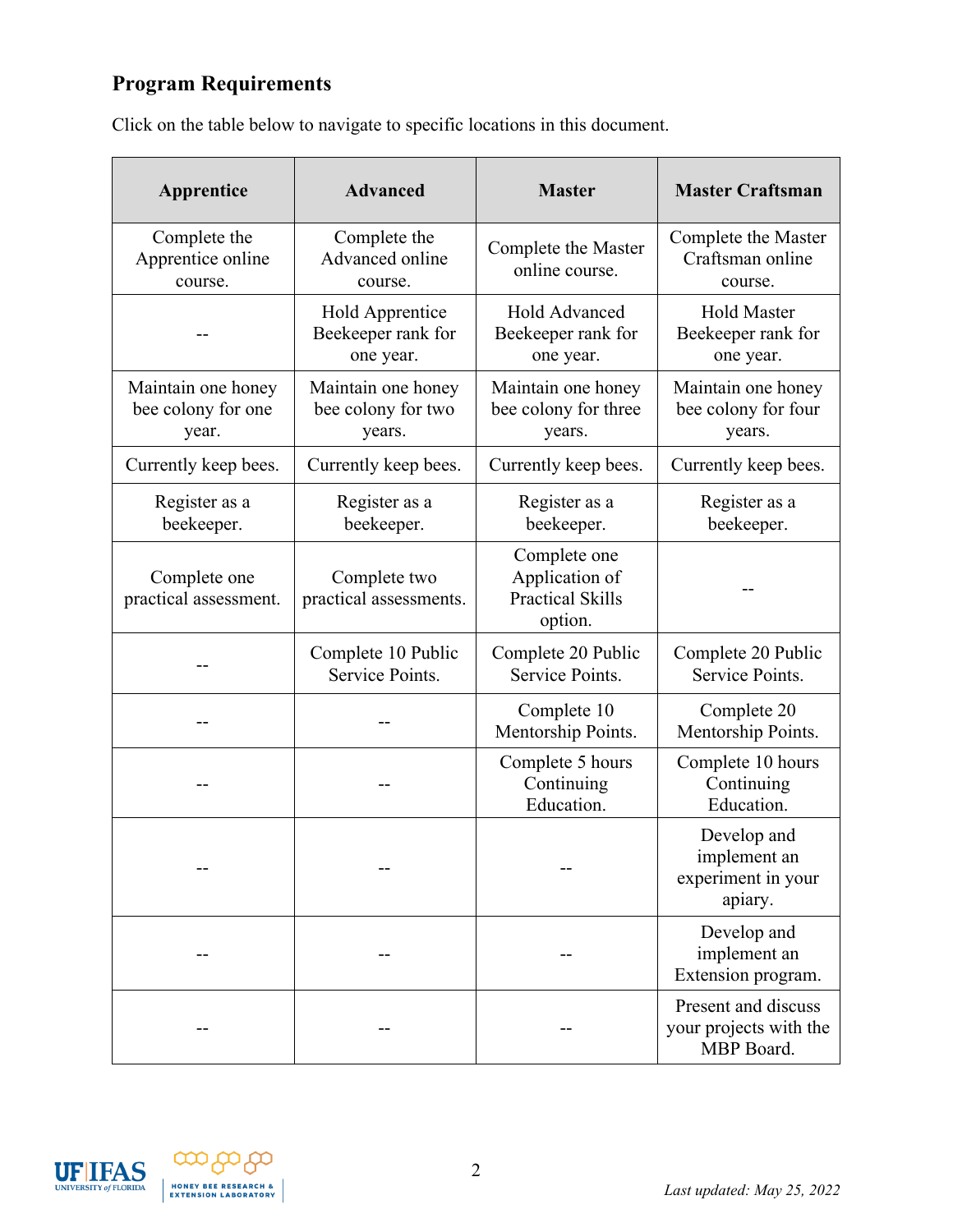## *To become an Apprentice Beekeeper:*

#### <span id="page-2-0"></span>**1. Complete the online UF/IFAS MBP Apprentice course.**

Candidates for Apprentice Beekeeper must complete the training lessons, associated learning activities, and module assessments within the online Apprentice Beekeeper course. There are no prerequisites for starting this course. The UF/IFAS MBP Board encourages you to begin the online Apprentice course before you ever acquire your first hive of bees, though this is not required.

#### <span id="page-2-1"></span>**2. Maintain at least one honey bee colony for at least one full year.**

Before becoming an Apprentice Beekeeper, you must have already kept honey bees for at least one year. This can happen at any point before being certified at the Apprentice Beekeeper level. Your one-year minimum does not necessarily need to be the year directly before being certified. You will be asked to honestly complete an agreement form within the online Apprentice Beekeeper course in order to fulfill this requirement.

#### <span id="page-2-2"></span>**3. Currently keep bees.**

You must fully manage at least one honey bee colony at the time of being certified as an Apprentice Beekeeper. You will be asked to honestly complete an agreement form within the online Apprentice Beekeeper course in order to fulfill this requirement.

#### <span id="page-2-3"></span>**4. Register as a beekeeper.**

You must be registered as a beekeeper if the municipality, state, or country in which you keep bees has a mandatory *or* voluntary beekeeper registration. You are exempt from this requirement if registration is not possible in your area. You will be required to show proof of your beekeeper registration within the online Apprentice level course.

Anyone maintaining honey bee colonies in Florida must register his/her colonies with the Florida Department of Agriculture and Consumer Services (more information can be found at https://www.fdacs.gov/Divisions-Offices/Plant-Industry/Business-Services/Registrations-and-Certifications/Beekeeper-Registration). In many cases, families can register together, rather than as individuals; this can satisfy the registration requirement for all members of the family.

#### <span id="page-2-4"></span>**5. Score 80% or higher on a hive inspection practical assessment.**

This requirement can be completed any time after you join the UF/IFAS MBP; however, it is *strongly* recommended that you complete all of the online modules (Requirement 1) before attempting this requirement. Apprentice candidates can complete the practical assessment in one of two ways: in-person or via a video submission. In both instances, participants will be asked to demonstrate their ability to light a smoker, inspect/correctly work a honey bee colony, and identify various components in the hive/colony. A standard rubric will be used for grading all Apprentice level practical assessments regardless of the practical format that is chosen. See the online Apprentice course for the grading rubric and instructions on how to complete in-person and video practical assessments.



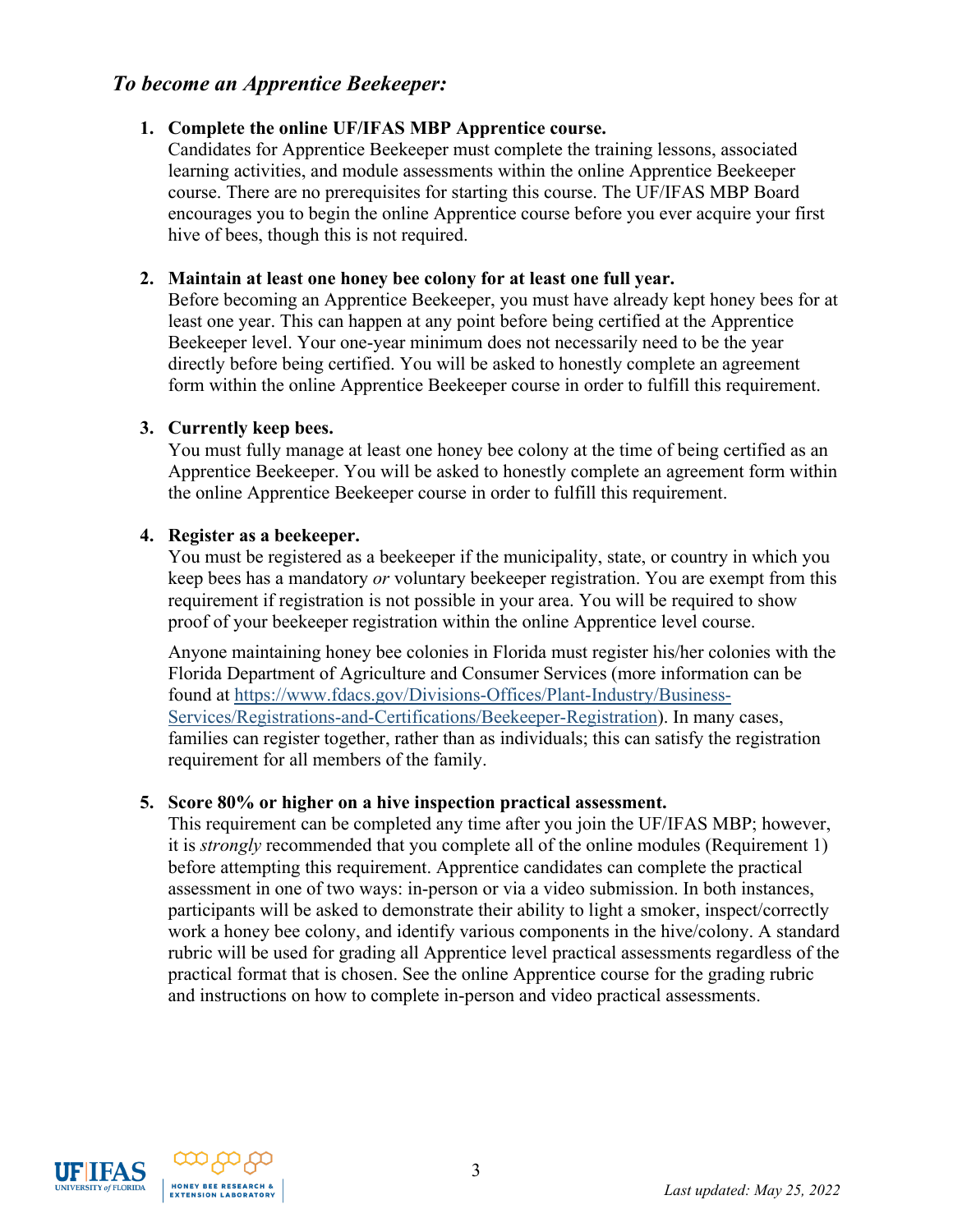## *To become an Advanced Beekeeper:*

#### <span id="page-3-0"></span>**1. Complete the online UF/IFAS MBP Advanced course.**

Candidates for Advanced Beekeeper must complete the training lessons, associated learning activities, and module assessments within the online Advanced Beekeeper course. Advanced Beekeeper candidates can begin the Advanced level course at any point after they achieve the Apprentice Beekeeper level.

#### <span id="page-3-1"></span>**2. Hold the rank of Apprentice Beekeeper for at least one year.**

Before becoming an Advanced Beekeeper, you must have held the rank of the Apprentice Beekeeper in the UF/IFAS MBP for at least one full year (365 days). You will find the exact day on which you became an Apprentice Beekeeper on your Apprentice Beekeeper certificate. Your year as an Apprentice Beekeeper will be spent completing all of the Advanced Beekeeper requirements, including the Advanced level online course.

#### <span id="page-3-2"></span>**3. Maintain at least one honey bee colony for at least two full years.**

Before becoming an Advanced Beekeeper, you must have already kept honey bees for at least two years. At least one of those years must be the year in which you were an Apprentice Beekeeper in the UF/IFAS Master Beekeeper Program. You will be asked to honestly complete an agreement form within the online Advanced Beekeeper course in order to fulfill this requirement.

#### <span id="page-3-3"></span>**4. Currently keep bees.**

You must fully manage at least one honey bee colony at the time of being certified as an Advanced Beekeeper. You will be asked to honestly complete an agreement form within the online Advanced Beekeeper course in order to fulfill this requirement.

#### <span id="page-3-4"></span>**5. Register as a beekeeper.**

You must be registered as a beekeeper if the municipality, state, or country in which you keep bees has a mandatory *or* voluntary beekeeper registration. You are exempt from this requirement if registration is not possible in your area. You will be required to show proof of your beekeeper registration within the online Advanced level course.

Anyone maintaining honey bee colonies in Florida must register his/her colonies with the Florida Department of Agriculture and Consumer Services (more information can be found at https://www.fdacs.gov/Divisions-Offices/Plant-Industry/Business-Services/Registrations-and-Certifications/Beekeeper-Registration). In many cases, families can register together, rather than as individuals; this can satisfy the registration requirement for all members of the family.

#### <span id="page-3-5"></span>**6. Complete and document at least 10 Public Service Points (PSPs)**

Candidates for the Advanced level must complete and document 10 PSPs. PSPs are educational activities focused on bees and/or beekeeping, delivered to non-beekeeping audiences (i.e. the general public). See Table 1 for the activities that qualify for PSPs in the Advanced Beekeeper level and how PSPs are assigned.

Advanced level PSPs can be completed at any time *after* becoming an Apprentice Beekeeper, as long as you have completed the 'Education and Communication' module



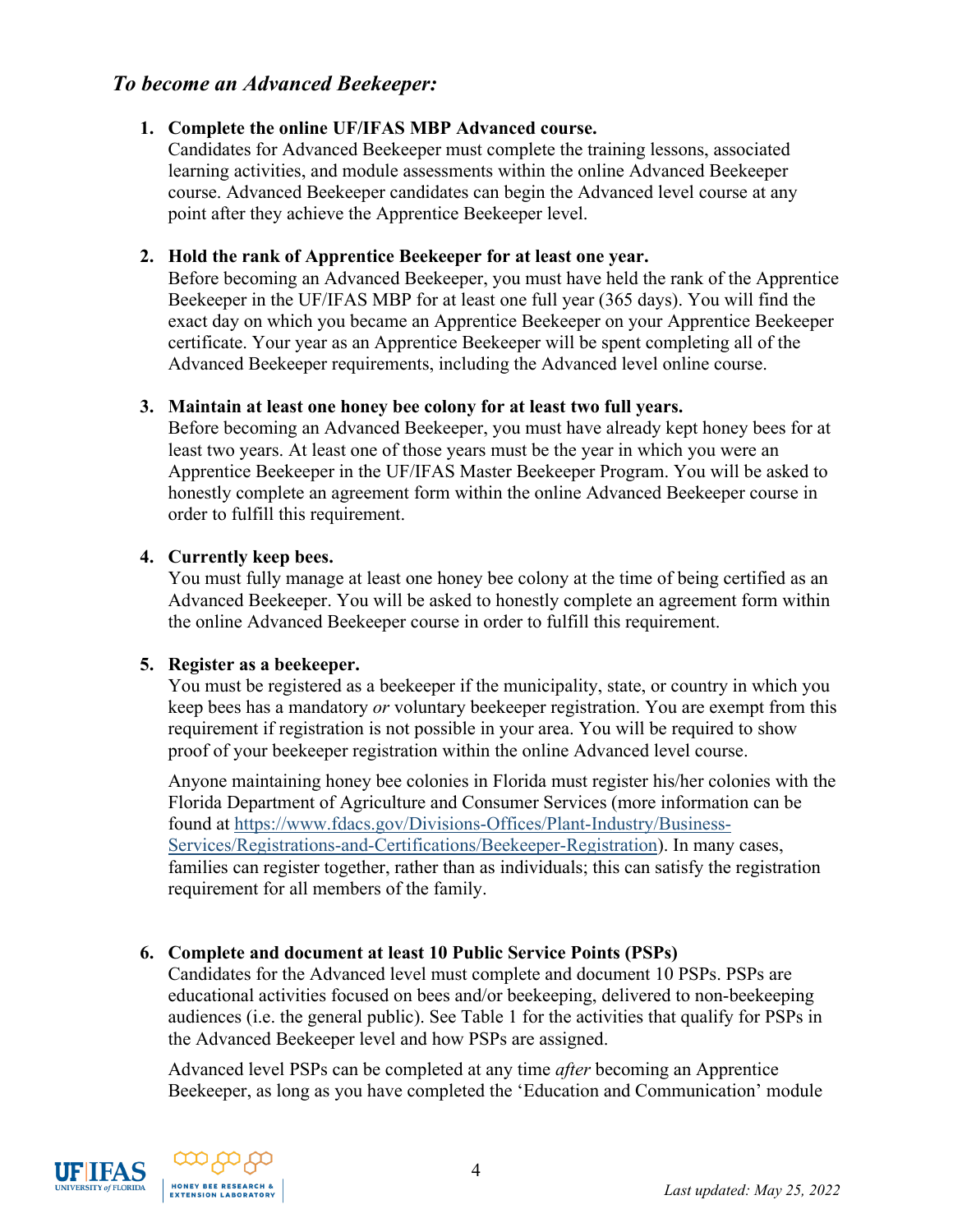(Module 2) of the Advanced Beekeeper online course. See the Advanced level course for details on documenting and submitting PSPs.

*Table 1: Qualifying Public Service Points for the Advanced level and the points assigned to each activity*

| <b>Qualifying Activity for Advanced Level</b>                    | <b>Assigned Points</b>  |
|------------------------------------------------------------------|-------------------------|
| 1. Presenting a bee-related lecture, presentation, talk, or      |                         |
| demonstration to a group of non-beekeepers (youth or             | $1$ pt./30 min. talk    |
| adult).                                                          |                         |
| 2. Create an original slideshow presentation for yourself to use | 1 pt./presentation      |
| in completing a qualifying activity listed above (1)             | created <sup>a</sup>    |
| 3. Answer bee-related questions at an informational              |                         |
| table/booth at a fair, festival, or other similar event geared   | 1 pt./1 hour of tabling |
| towards non-beekeepers (youth or adult). <b>b</b>                |                         |

**<sup>a</sup>** Only 2 of the 10 PSPs submitted for the Advanced level can be from this qualifying activity category.

**<sup>b</sup>** Tabling cannot be concurrent with personal commercial ventures (e.g. selling honey), unless the venture is a fundraising effort for an educational organization (e.g. a bee club).

#### <span id="page-4-0"></span>**7. Score 80% or higher on in-hive practical assessments.**

This requirement can be completed any time after you have joined the Advanced level online course; however, it is *strongly* recommended that you complete all of the online modules (Requirement 1) before attempting this requirement. Advanced candidates can complete the practical assessments in one of two ways: in-person or via a video submission. In both instances, participants will be asked to demonstrate their ability to harvest honey from a bee hive and monitor a colony for *Varroa*. Standard rubrics will be used for grading all Advanced level practical assessments regardless of the practical format that is chosen. See the online Advanced course for grading rubrics and instructions on how to complete in-person and video practical assessments.



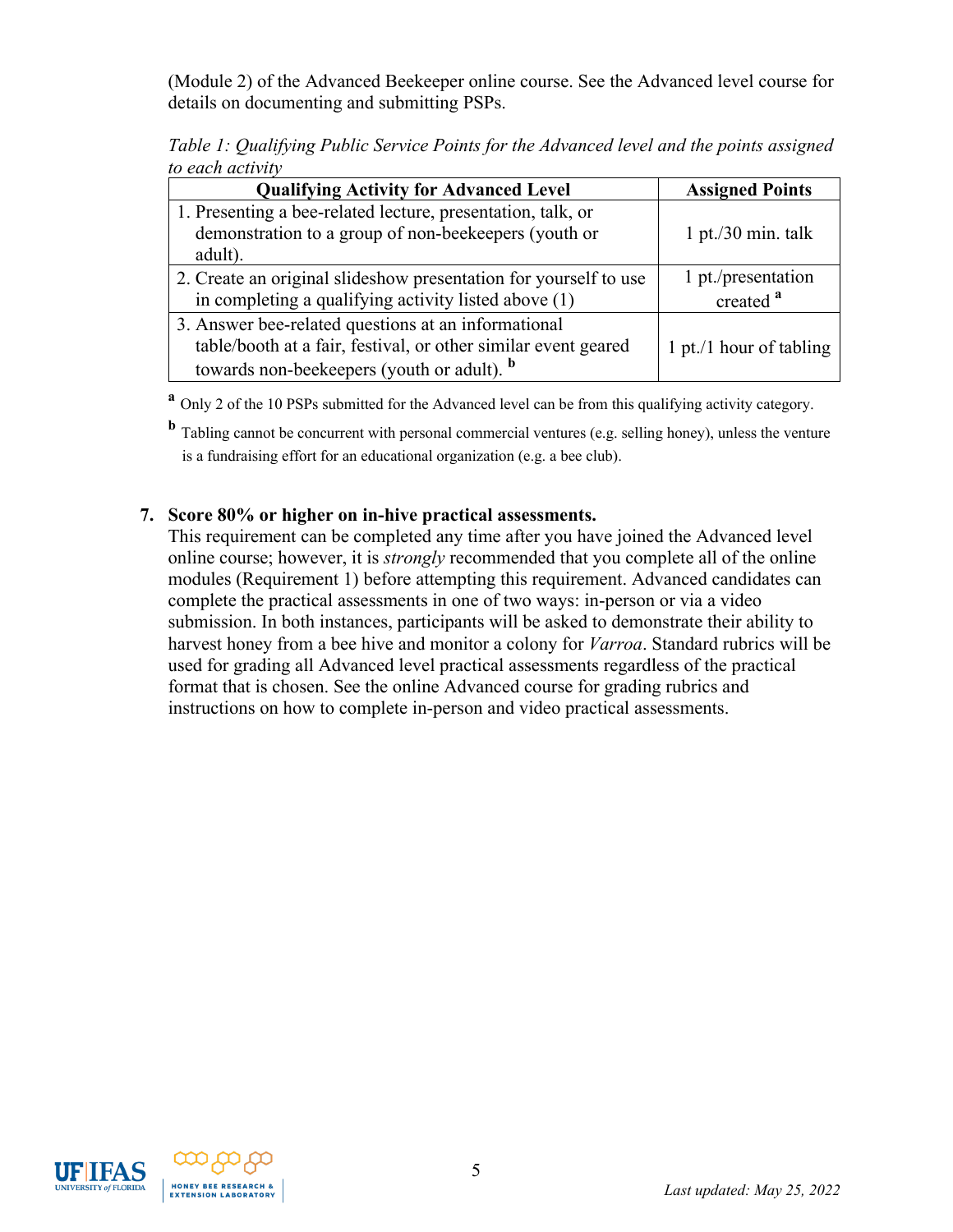## *To become a Master Beekeeper:*

#### <span id="page-5-0"></span>**1. Complete the online UF/IFAS MBP Master course.**

Candidates for Master Beekeeper must complete the training lessons, associated learning activities, and module assessments within the online Master Beekeeper course. Master Beekeeper candidates can begin the Master level course at any point after they achieve the Advanced Beekeeper level.

#### <span id="page-5-1"></span>**2. Hold the rank of Advanced Beekeeper for at least one year.**

Before becoming a Master Beekeeper, you must have held the rank of the Advanced Beekeeper in the UF/IFAS MBP for at least one full year (365 days). You will find the exact day on which you became an Advanced Beekeeper on your Advanced Beekeeper certificate. Your year as an Advanced Beekeeper will be spent completing all of the Master Beekeeper requirements, including the Master level online course.

#### <span id="page-5-2"></span>**3. Maintain at least one honey bee colony for at least three full years.**

Before becoming a Master Beekeeper, you must have already kept honey bees for at least three years. At least two of those years must be the years in which you were an Apprentice Beekeeper and an Advanced Beekeeper in the UF/IFAS Master Beekeeper Program. You will be asked to honestly complete an agreement form within the online Master Beekeeper course in order to fulfill this requirement.

#### <span id="page-5-3"></span>**4. Currently keep bees.**

You must fully manage at least one honey bee colony at the time of being certified as a Master Beekeeper. You will be asked to honestly complete an agreement form within the online Master Beekeeper course in order to fulfill this requirement.

#### <span id="page-5-4"></span>**5. Register as a beekeeper.**

You must be registered as a beekeeper if the municipality, state, or country in which you keep bees has a mandatory *or* voluntary beekeeper registration. You are exempt from this requirement if registration is not possible in your area. You will be required to show proof of your beekeeper registration within the online Master level course.

Anyone maintaining honey bee colonies in Florida must register his/her colonies with the Florida Department of Agriculture and Consumer Services (more information can be found at https://www.fdacs.gov/Divisions-Offices/Plant-Industry/Business-Services/Registrations-and-Certifications/Beekeeper-Registration). In many cases, families can register together, rather than as individuals; this can satisfy the registration requirement for all members of the family.

#### <span id="page-5-5"></span>**6. Complete and document at least 20 Public Service Points (PSPs)**

Candidates for the Master Beekeeper level must complete and document 20 PSPs during their time as Advanced Beekeepers. PSPs are educational activities focused on bees and/or beekeeping, delivered to non-beekeeping audiences (i.e. the general public). See Appendix A for the activities that qualify for PSPs in the Master Beekeeper level and how PSPs are assigned.

Any PSPs that you completed before becoming an Advanced Beekeeper should have been submitted within the Advanced level online course and may not be carried over into



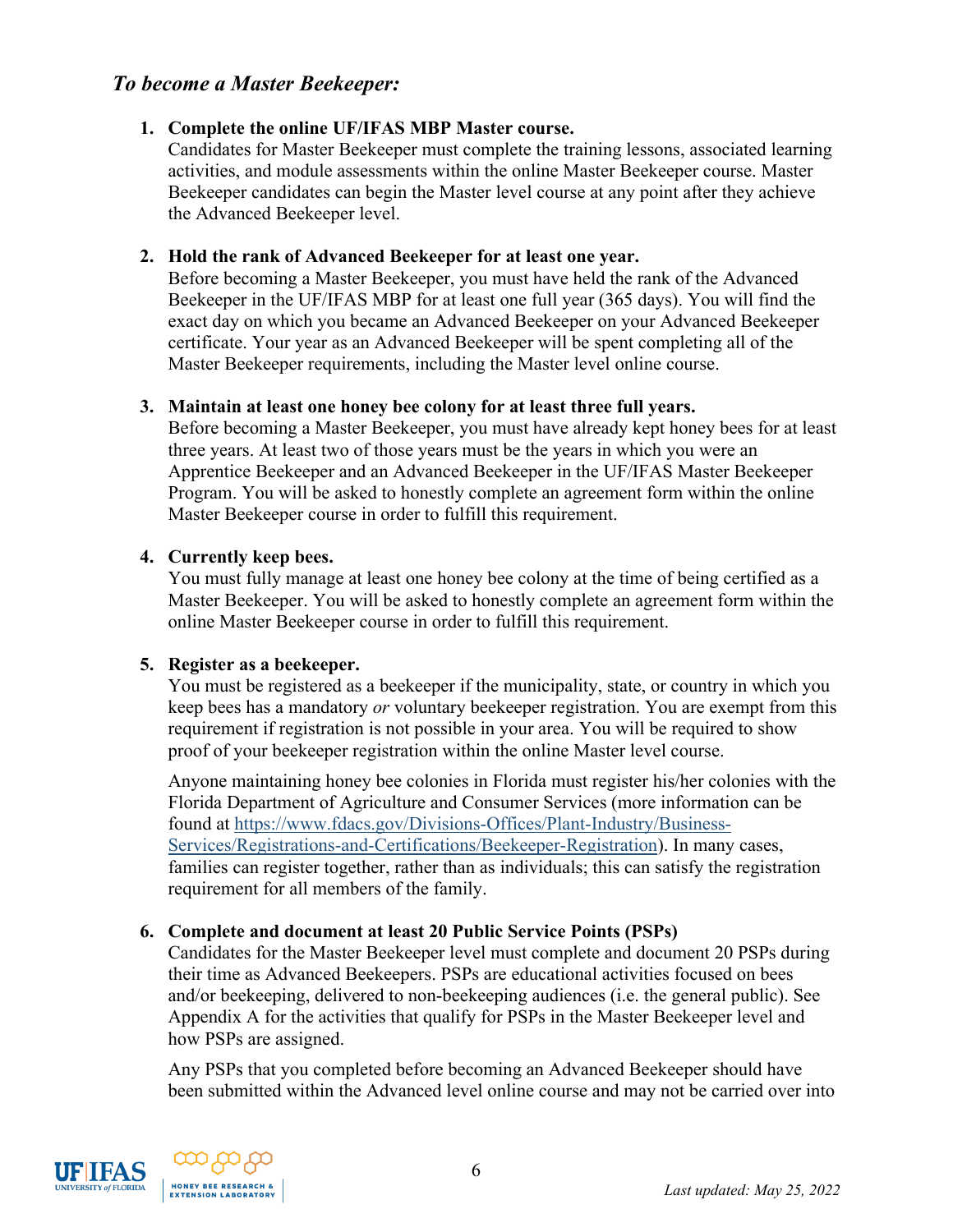the Master level course. Master level PSPs can be completed at any time as an Advanced Beekeeper. See the Master level course for details on documenting and submitting PSPs.

## <span id="page-6-1"></span>**7. Complete and document at least 10 Mentorship Points (MPs).**

Candidates for the Master level must complete and document 10 MPs during their time as Advanced Beekeepers. MPs are awarded for educational activities conducted for/with audiences of beekeepers. See Appendix B for the activities that qualify for MPs in the Master Beekeeper level and how MPs are assigned. See the Master level course for details on documenting and submitting MPs.

#### <span id="page-6-2"></span>**8. Complete 5 hours of Continuing Education (CE).**

Before becoming a Master Beekeeper, you must complete at least 5 hours of Continuing Education (CE) in advanced topics related to bees and/or beekeeping by participating in workshops, courses, lectures, symposia, or other training. Such topics must go beyond the level of information that was already covered in the Apprentice, Advanced, and Master Beekeeper online courses. Use this as an opportunity to learn more about a beekeeping topic that interests you. CE cannot overlap with activities you do for other requirements of this program. You cannot start work on this requirement until you have completed the online Master Beekeeper course. See the Master level course for details on documenting and submitting CE hours.

#### <span id="page-6-0"></span>**9. Complete one Application of Practical Skills (APS) option.**

Before becoming a Master Beekeeper, you must complete one Application of Practical Skills (APS) options below. This requirement can be completed any time after you have joined the Master level online course; however, it is strongly recommended that you complete all of the online modules (Requirement 1) before attempting this requirement. See the Master level course for details on documenting and submitting MPs.

*Option 1:* Volunteer at least 40 hours for (choose one of the options below):

- a bee-related (wild or managed bees) research project at a college, university, county Extension office, or non-profit organization.
- a bee-related (wild or managed bees) educational project at a college, university, or a non-profit organization.
- a commercial beekeeping operation (e.g. honey producer, queen breeder, pollination services, live bee removal).
- a beekeeping organization, while serving as an elected officer (e.g. president, vice president, treasurer, secretary).

*Option 2:* Acquire an additional certification. Completing a Master Beekeeper Program in another state, region, or country cannot count towards this option (choose one of the options below):

- Certified Master Gardener
- Certified Honey Judge (from a state, national, or international honey judging program)



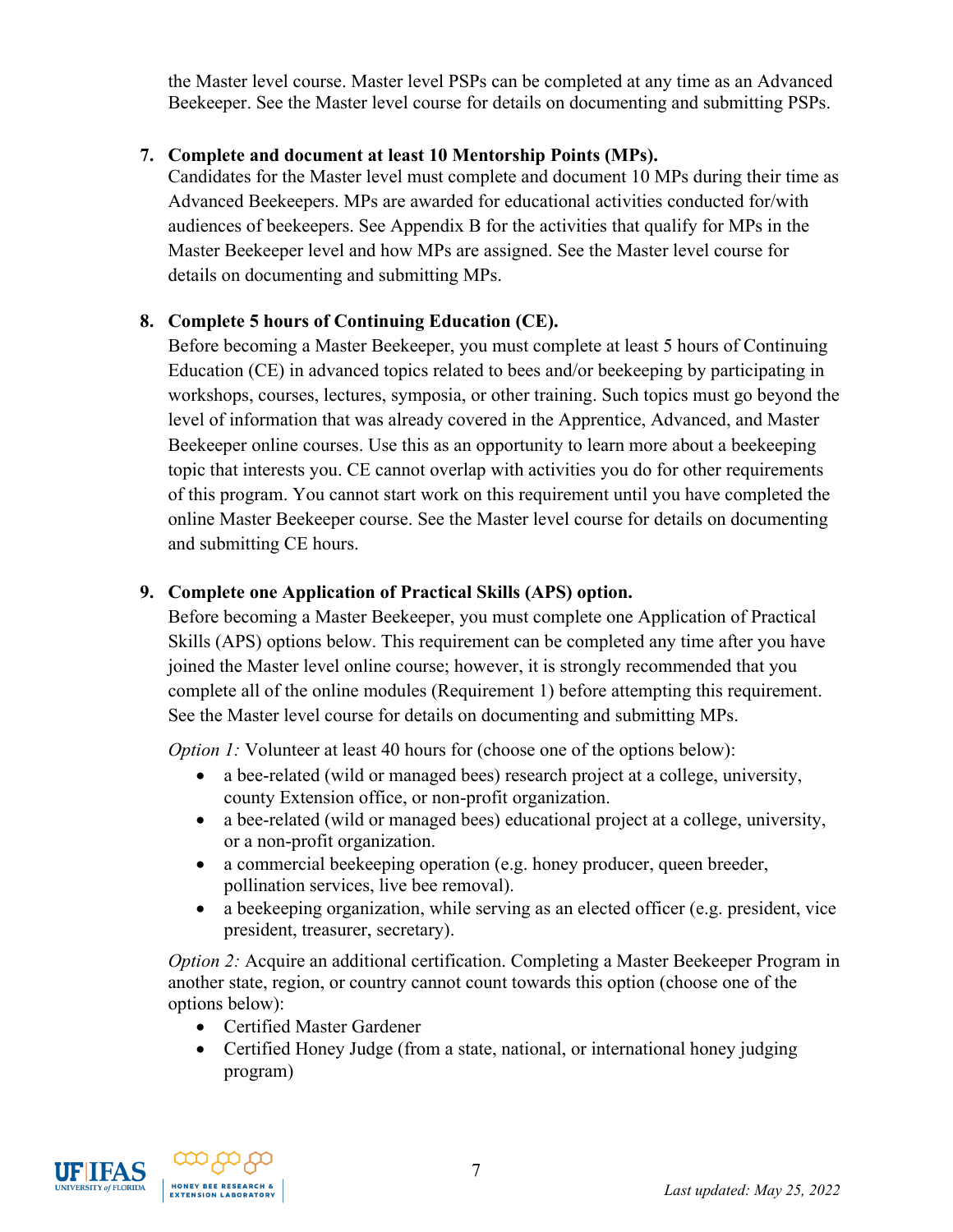- Licensed Pesticide Applicator issued by your state such as a Restricted Use Pesticide License
	- In Florida, you must be approved in General Standards/Core and one category under either FS 487 (e.g. Private Applicator Ag., Demonstration & Research, Ornamental and Turf) or FS 482 (Commercial Pest Control).
- Establish a legally licensed honey processing facility

*Option 3:* Demonstrate practical skills in your own beekeeping operation (choose one of the options below):

- Operate a small-scale queen rearing operation according to Florida Department of Agriculture and Consumer Services (FDACS) best management practices (BMPs) and produce at least three successful queens.
- Switch to and document use of IPM (integrated pest management) to control one or more pests in your beekeeping operation. This pest may include *Varroa* or small hive beetles in your colonies, ants or other destructive animal pests in your apiary, and/or controlling animal pests in your woodenware or honey house.
- Provide pollination services for a garden or farm (not your own) of at least 5 acres in size.
- Produce at least five hive products from five different honey show classes (e.g. dark amber honey, mead, molded candles, creamed honey) and enter them as exhibits in a honey show.



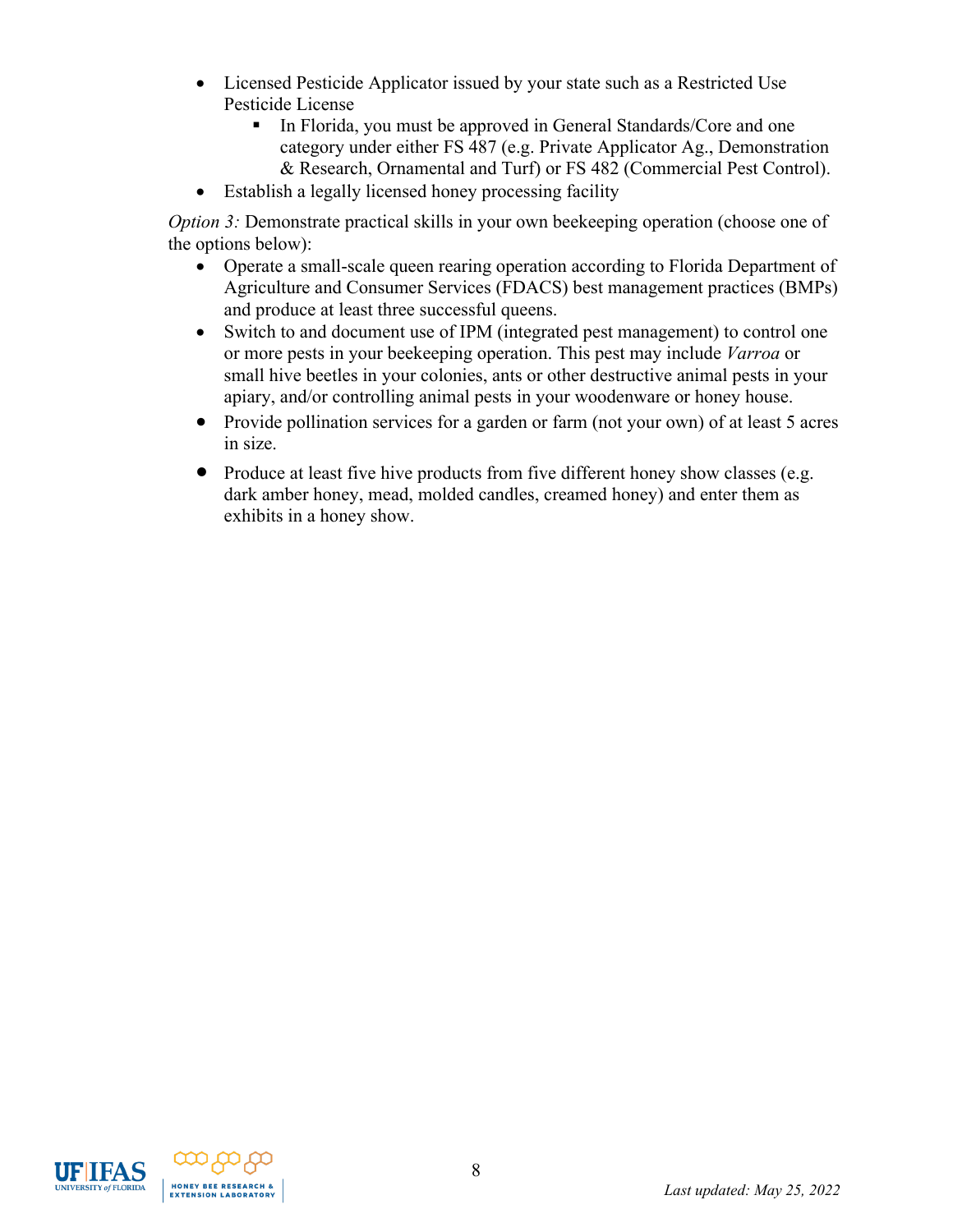## *To become a Master Craftsman Beekeeper:*

## <span id="page-8-0"></span>**1. Complete the online UF/IFAS MBP Master Craftsman course.**

Candidates for Master Craftsman Beekeeper must complete the training lessons, associated learning activities, worksheets, and module assessments within the online Master Craftsman Beekeeper course. Master Craftsman Beekeeper candidates can begin the Master Craftsman level course at any point after they achieve the Master Beekeeper level.

#### <span id="page-8-1"></span>**2. Hold the rank of Master Beekeeper for at least one year.**

Before becoming a Master Craftsman Beekeeper, you must have held the rank of Master Beekeeper in the UF/IFAS MBP for at least one full year (365 days). You will find the exact day on which you became a Master Beekeeper on your Master Beekeeper certificate. Your year as a Master Beekeeper will be spent completing all of the Master Craftsman Beekeeper requirements, including the Master Craftsman online course.

#### <span id="page-8-2"></span>**3. Maintain at least one honey bee colony for at least four full years.**

Before becoming a Master Craftsman Beekeeper, you must have already kept honey bees for at least four years. At least three of those years must be the years in which you were an Apprentice Beekeeper, an Advanced Beekeeper, and a Master Beekeeper in the UF/IFAS Master Beekeeper Program. You will be asked to honestly complete an agreement form within the online Master Craftsman Beekeeper course in order to fulfill this requirement.

#### <span id="page-8-3"></span>**4. Currently keep bees.**

You must fully manage at least one honey bee colony at the time of being certified as a Master Craftsman Beekeeper. You will be asked to honestly complete an agreement form within the online Master Craftsman Beekeeper course in order to fulfill this requirement.

#### <span id="page-8-4"></span>**5. Register as a beekeeper.**

You must be registered as a beekeeper if the municipality, state, or country in which you keep bees has a mandatory *or* voluntary beekeeper registration. You are exempt from this requirement if registration is not possible in your area. You will be required to show proof of your beekeeper registration within the online Master Craftsman level course.

Anyone maintaining honey bee colonies in Florida must register his/her colonies with the Florida Department of Agriculture and Consumer Services (more information can be found at https://www.fdacs.gov/Divisions-Offices/Plant-Industry/Business-Services/Registrations-and-Certifications/Beekeeper-Registration). In many cases, families can register together, rather than as individuals; this can satisfy the registration requirement for all members of the family.

#### <span id="page-8-5"></span>**6. Complete and document at least 20 Public Service Points (PSPs)**

Candidates for the Master Craftsman Beekeeper level must complete and document 20 PSPs during their time as Master Beekeepers. PSPs are educational activities focused on bees and/or beekeeping, delivered to non-beekeeping audiences (i.e. the general public). See Appendix A for the activities that qualify for PSPs in the Master Craftsman Beekeeper level and how PSPs are assigned.



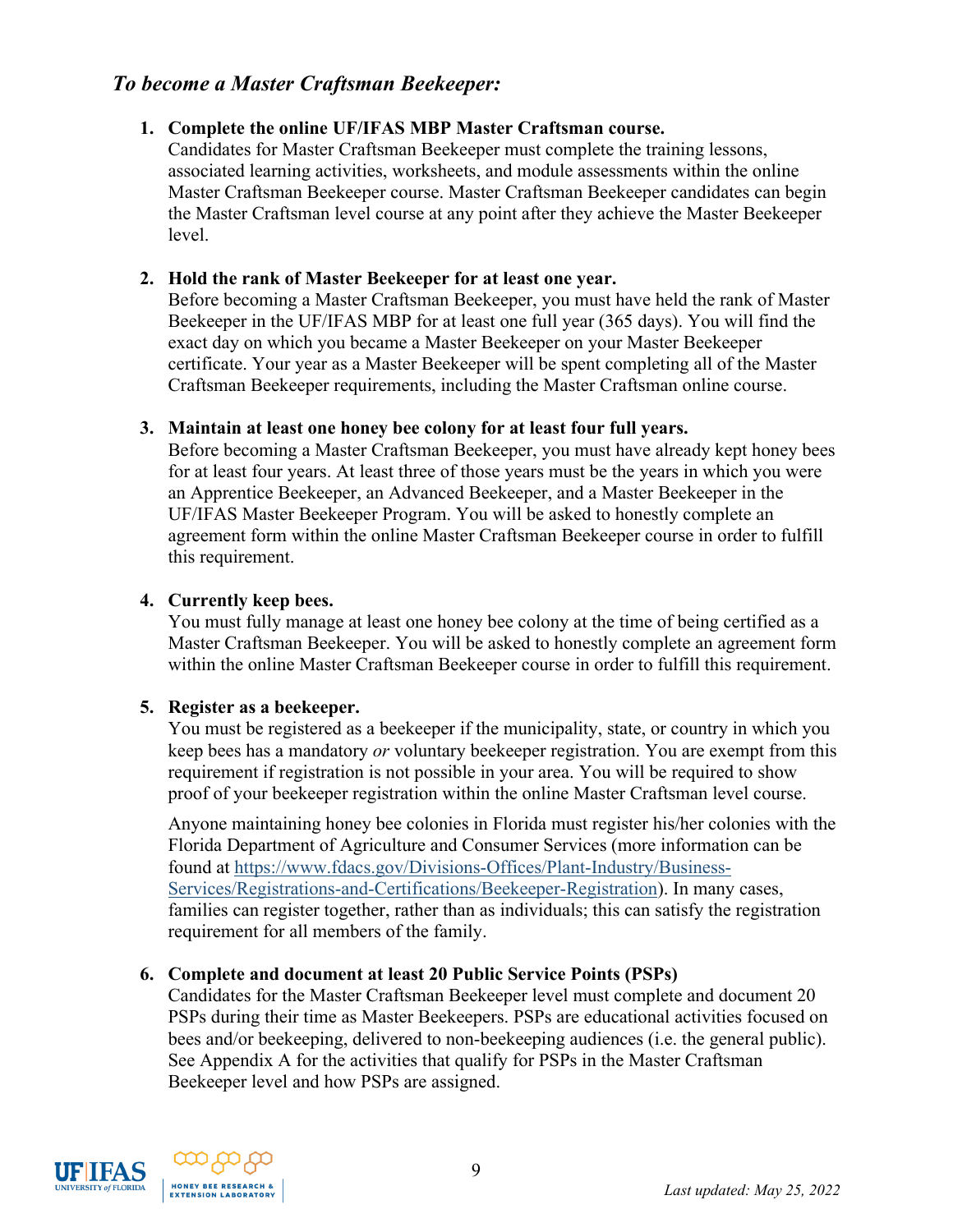Any PSPs that you completed before becoming a Master Beekeeper should have been submitted within the Master level online course and may not be carried over into the Master Craftsman level course. Master Craftsman level PSPs can be completed at any time as a Master Beekeeper. See the Master Craftsman level course for details on documenting and submitting PSPs.

#### <span id="page-9-0"></span>**7. Complete and document at least 20 Mentorship Points (MPs)**

Candidates for the Master Craftsman level must complete and document 20 MPs during their time as Master Beekeepers. MPs are awarded for educational activities conducted for/with audiences of beekeepers. See Appendix B for the activities that qualify for MPs in the Master Craftsman Beekeeper level and how MPs are assigned. See the Master Craftsman level course for details on documenting and submitting MPs.

## <span id="page-9-1"></span>**8. Complete 10 hours of Continuing Education (CE).**

Before becoming a Master Craftsman Beekeeper, you must complete at least 10 hours of Continuing Education (CE) in advanced topics related to bees and/or beekeeping by participating in workshops, courses, lectures, symposia, or other training. Such topics must go beyond the level of information that was already covered in the Apprentice, Advanced, and Master Beekeeper online courses. Use this as an opportunity to learn more about a beekeeping topic that interests you. CE cannot overlap with activities you do for other requirements of this program. You can work on this requirement at any time as a Master Beekeeper. Any CE hours that you completed before becoming a Master Beekeeper should have been submitted within the Master level online course and may not be carried over into the Master Craftsman level. See the Master Craftsman level course for details on documenting and submitting CE hours.

## <span id="page-9-2"></span>**9. Develop and implement an experiment in your apiary.**

Before becoming a Master Craftsman beekeeper, you must plan and execute a research experiment in your apiary. You cannot begin work on this requirement until you have completed the "Conducting Scientific Research" lessons within the Master Craftsman online course. You will plan your experiment within the online course by completing a series of provided worksheets to guide your progress.

You must submit a Master Craftsman Project Progress Report every six months to provide an update on the work you have completed. These reports give you the opportunity to evaluate your own progress and receive feedback along the way. You can find the template for and submission of these reports within the Master Craftsman online course. You will continue submitting these reports until you complete your project. Once your experiment has been planned and completed, you will submit a final project report. Guidance on completing this report can be found within the Master Craftsman online course.

#### <span id="page-9-3"></span>**10. Develop and implement an Extension program.**

Before becoming a Master Craftsman beekeeper, you must plan and execute an Extension project in your local community. You cannot begin work on this requirement until you have completed the "Planning and Delivering an Extension Program" lessons within the



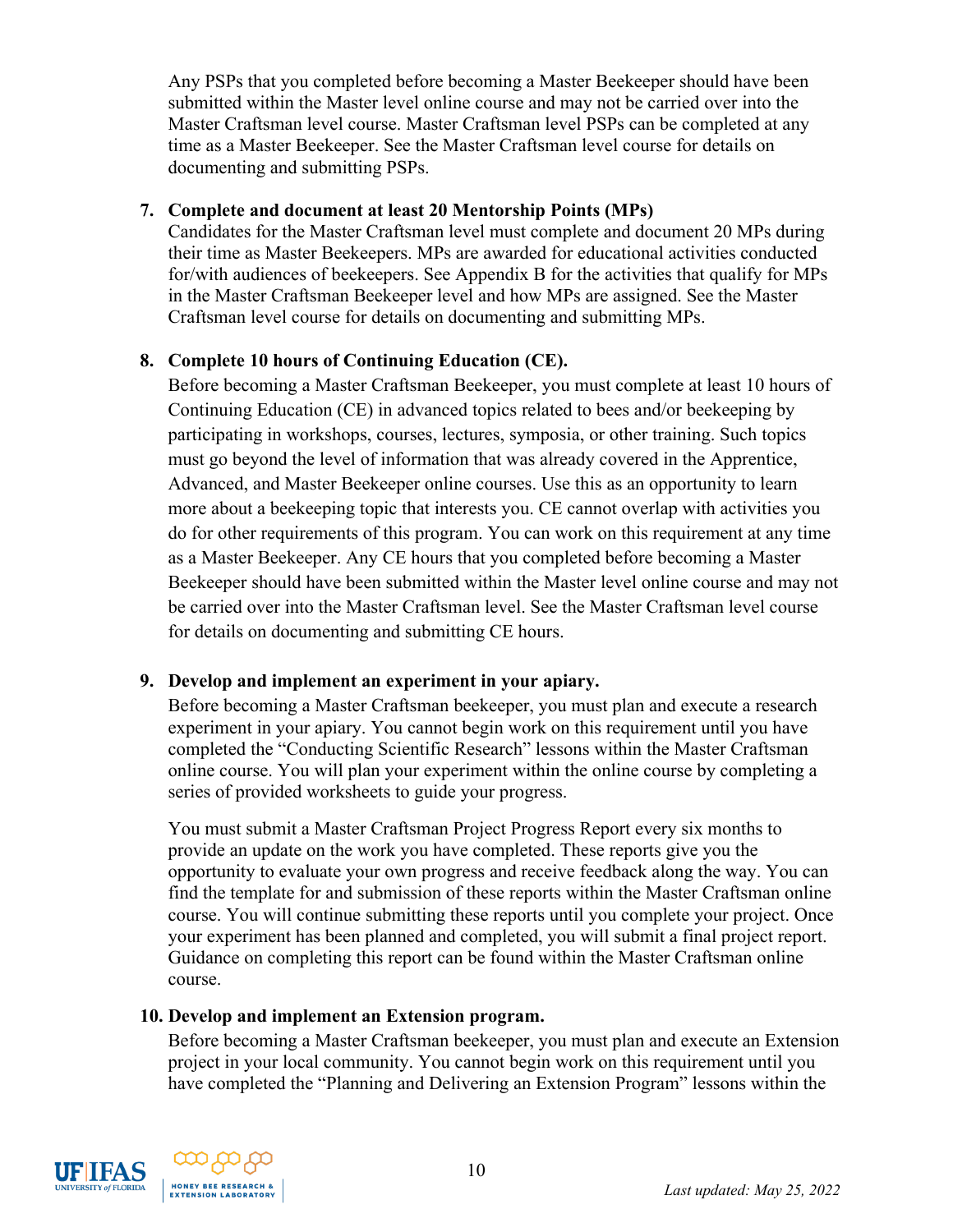Master Craftsman online course. You will plan your program within the online course by completing a series of provided worksheets to guide your progress.

You must submit a Master Craftsman Project Progress Report every six months to provide an update on the work you have completed. These reports give you the opportunity to evaluate your own progress and receive feedback along the way. You can find the template for and submission of these reports within the Master Craftsman online course. You will continue submitting these reports until you complete your project. Once your program has been planned and completed, you will submit a final project report, submitting documentation for your work and reporting outcomes. Guidance on completing this report can be found within the Master Craftsman online course.

#### <span id="page-10-0"></span>**11. Present and discuss your projects with the UF/IFAS MBP Board.**

This is the final requirement of the Master Craftsman level and of the entire UF/IFAS MBP. After completing Requirements 1 through 10 of the Master Craftsman level, you will present your completed projects to the UF/IFAS MBP Board. Others (e.g. beekeepers, researchers, Extension professionals, members of the UF/IFAS Honey Bee Lab, your friends and family) may also be invited to attend. This presentation can occur in person at the UF/IFAS Honey Bee Lab in Gainesville, FL and/or can be delivered remotely. You will be expected to create and present a slideshow explaining your two Master Craftsman projects, both your Extension program and the experiment conducted in your apiary. Following your prepared presentation, you will be expected to answer audience questions as time permits, followed by a discussion of your projects with the UF/IFAS MBP Board. Guidance on completing this final requirement can be found within the Master Craftsman online course.



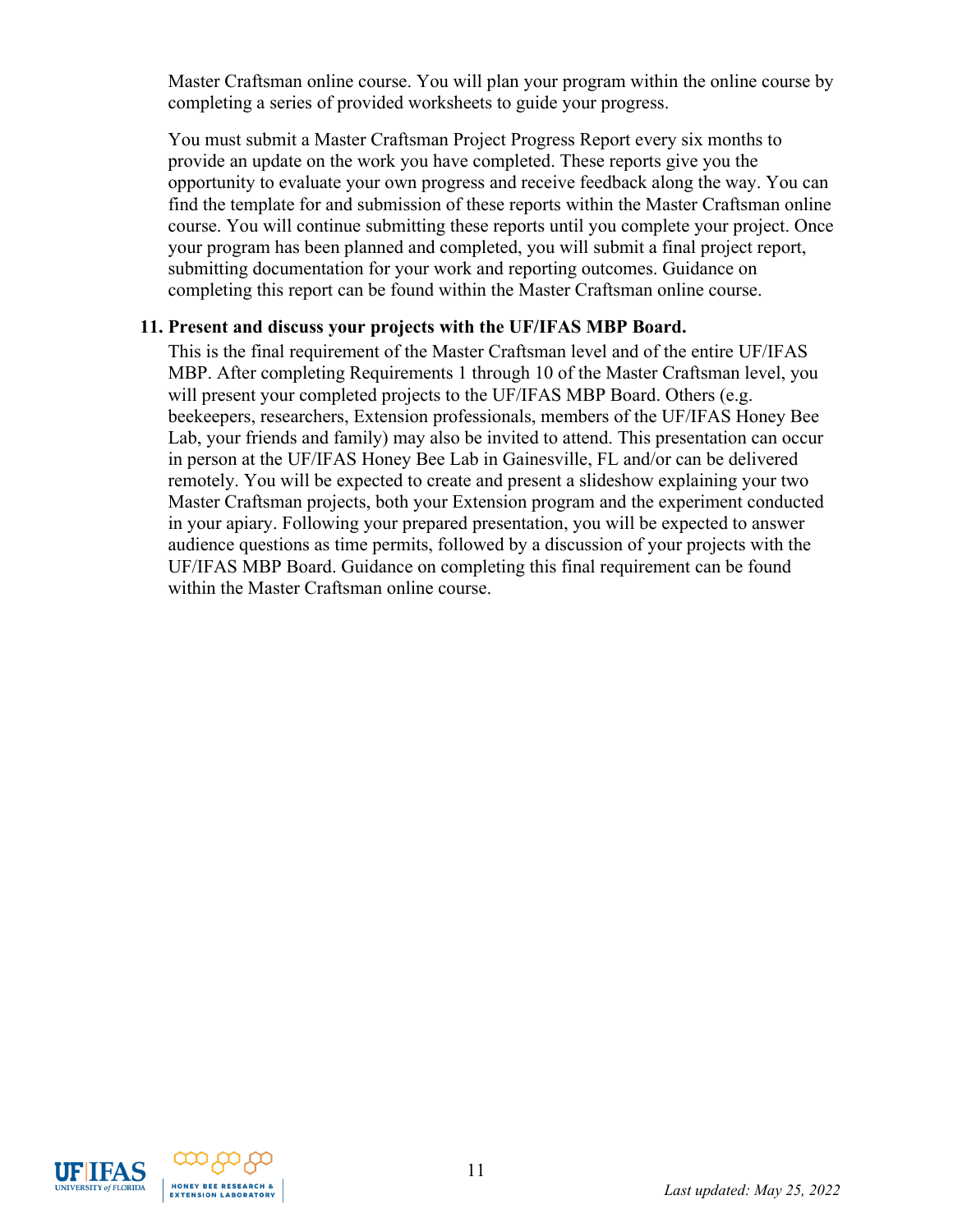**Appendix A:** Qualifying Public Service Points for the Master and Master Craftsman levels and the points assigned to each activity

| <b>Qualifying Activity</b>                                                                                                                                                                                                                                                                                                                          | <b>Assigned Points</b>              |
|-----------------------------------------------------------------------------------------------------------------------------------------------------------------------------------------------------------------------------------------------------------------------------------------------------------------------------------------------------|-------------------------------------|
| 1. Present a bee-related lecture, presentation, talk, or demonstration to a<br>group of non-beekeepers (youth or adult).                                                                                                                                                                                                                            | $1$ pt./30 min. talk                |
| 2. Answer bee-related questions at an informational table/booth at a fair,<br>festival, or other similar event geared towards non-beekeepers (youth<br>or adult). $\frac{c}{c}$                                                                                                                                                                     | 1 pt./1 hour of tabling             |
| 3. Create an original <sup>d</sup> slideshow presentation, pamphlet, brochure, or<br>other teaching media for yourself to use in completing qualifying<br>activities 1 and/or 2 (above) or for distribution through a specific<br>educational organization which targets non-beekeepers (e.g. county<br>Extension office, non-profit organization). | 1 pt./item created $e$              |
| 4. Establish an educational/demonstration apiary or bee hive <sup>f</sup> in a public<br>space (e.g. county Extension office, local community garden). This<br>must include some educational signage or other informative media.                                                                                                                    | 4 pts./establishment <sup>g</sup>   |
| 5. Assist and/or mentor a member of a youth organization (e.g. 4-H,<br>Scouts, FFA, science fair), with individual project work related to<br>bees and/or beekeeping.                                                                                                                                                                               | 1 pt./hour of<br>education provided |
| 6. Publish a bee-related article in a publication targeted at non-<br>beekeeper audiences <sup>g</sup> .                                                                                                                                                                                                                                            | 1 pt./publication                   |
| 7. Be interviewed for and/or featured in a published news story (radio,<br>television, newspaper, etc.) related to bees and/or beekeeping.                                                                                                                                                                                                          | 1 pt./publication                   |

**c** Tabling cannot be concurrent with personal commercial ventures (e.g. selling honey), unless the venture is a fundraising effort for an educational organization (e.g. a bee club).

**<sup>d</sup>**Educational items created for previous levels cannot be resubmitted in subsequent levels, unless significant (>50%) changes have been made to the item.

- **e** Only 2 of the 20 PSPs submitted for each the Master and Master Craftsman levels can be from this qualifying activity category.
- **f** This can include installing a permanent observation hive.
- **<sup>g</sup>** The PSPs in this category are for establishing such an apiary, not for maintaining it. Maintaining your colonies, regardless of location is a part of being a beekeeper. However, if you use your established apiary for a demonstration or presentation, each of those educational activities could count for a PSP, under qualifying activity 1 (see above).
- **<sup>g</sup>** These publications cannot be your own personal websites, blogs, newsletters, etc.

In the Master and Master Craftsman levels, you must submit PSPs from 4 or more of the categories in the table above.